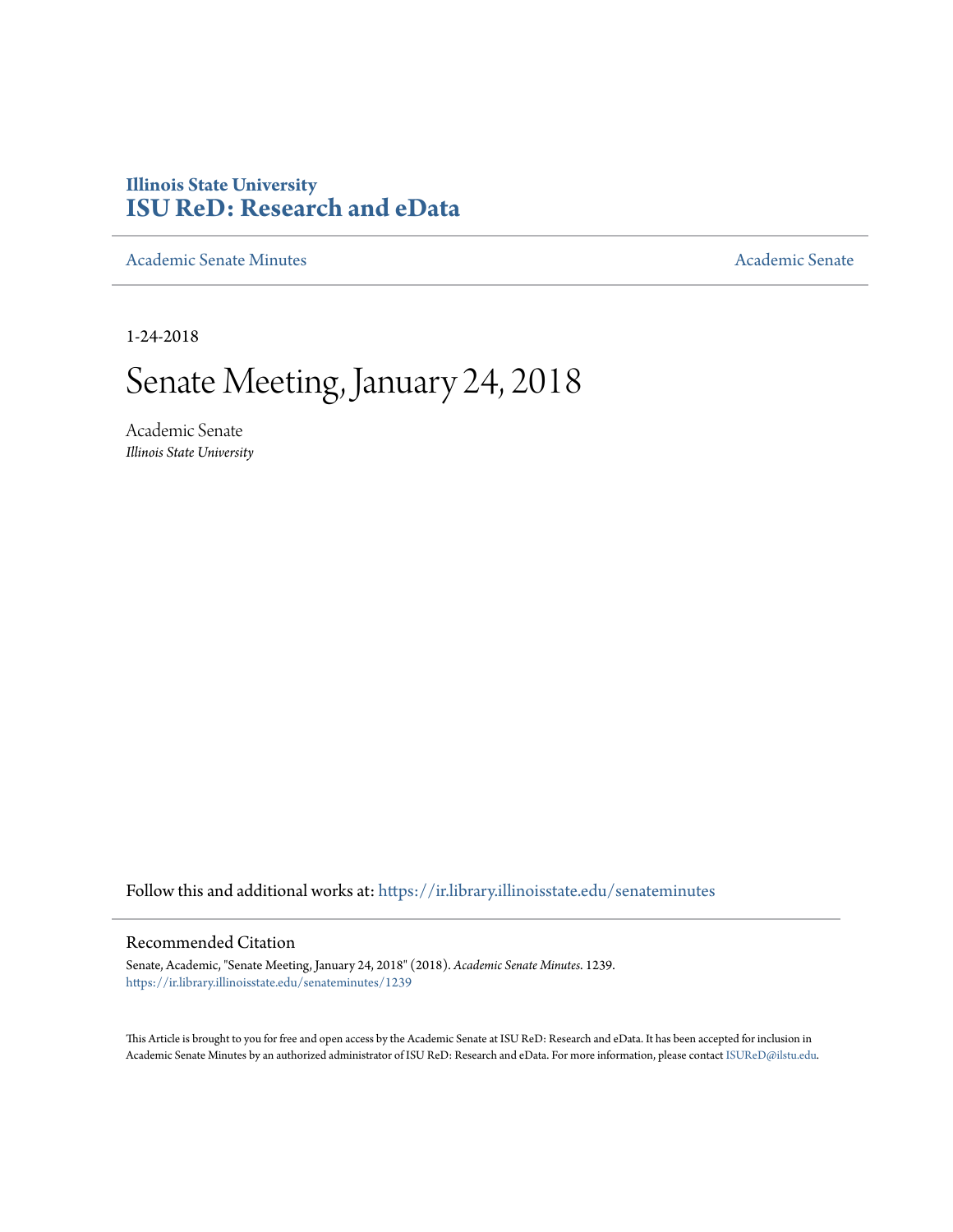#### **Academic Senate Meeting Minutes Wednesday, January 24, 2018 Approved**

#### *Call to Order*

Senate Chairperson Susan Kalter called the meeting to order.

#### *Roll Call*

Senate Secretary Martha Horst called the roll and declared a quorum.

*Endorsement of the New Strategic Plan - Sam Catanzaro, Academic Affairs; Danielle Miller-Schuster, Student Affairs; Angela Engel, Finance and Planning; Brian Beam, University Advancement* Senator Kalter: We're going to start tonight with our new strategic plan, and we have a presentation of it by Sam Catanzaro from Academic Affairs, Danielle Miller-Schuster from Student Affairs, Angela Engel from Finance and Planning, and Brian Beam from University Advancement. They were, I guess you would call it, the Steering Committee for the strategic planning process. Take it away.

Dr. Catanzaro: Thank you, Senator Kalter, and thank you all for having us back. Many of you will remember we were here in the spring as part of the consultation phase, which we'll describe in a moment, and we are here tonight to seek your endorsement of the draft plan. So before I go any further, we have copies – if anybody would need or like a copy we can distribute some, and I see some hands going up. So we'll get those to you momentarily. As many of you will recall, this has been a process that has had several phases to it, and we want to first… You know, we're really pleased to be here. It's been great for each of us representing each of the vice presidential divisions to co-chair and steer a really great task force. I want to recognize members of the task force who are here including Senator Kalter and Senator Chirayath, who is on the task force. So thank you for your contributions to the process. Did I… I hope I'm not missing anyone else who was on the task force. Samantha, of course! Samantha Lewis, Senator Lewis, thank you for your contributions. And we also have at least one person in the room who made a presentation to the task force. Thank you, Senator Noel-Elkins. Am I missing anyone else on that? So, without further ado, I'm going to pass it to Brian who is going to review the process in just a little bit more detail. Then we'll take any discussion or questions about the draft plan before you, seek your endorsement, and then give you an overview of the next step. So, take it away, Brian.

Mr. Beam: Thanks, Sam. Yeah. I'd like to give you just a brief overview of our fall process and the steps that have been going on since the last time we were here. After the first draft of the plan was completed in September 2017, the task force really worked to consult broadly with the campus community (that's the university community that includes constituents inside and off campus as well.) We received feedback through a variety of means – three different ways, as a matter of fact. We held two open forums here on campus. We had an online survey (which garnered 479 results, or respondents), and then held 20 focused discussions, really, throughout campus with different representative bodies and groups throughout campus. The task force then sifted through each one of the comments and suggestions that came back to us, and we submitted those comments and those ideas back to the task force to basically find the pieces that we wanted to create changes to the document. Some of the feedback that we received included just overall strong support for the document. There were also some changes that I wanted to highlight. One change to the document was the development of an introduction to help provide a framework for the strategic plan. And also in that introduction we talk about the implementation and the assessment steps, next steps to our plan. If you read throughout the introduction, those pieces have now been included. Further developed sections, there were some sections that needed to be added to and changed. The sections that had probably the greatest changes were those on internationalization and globalization, sustainability, well-being, and a section on professional development was changed from the initial iteration. And I could also say just as we went through our consultation process, there was a general clarification and strengthening of the plan, the language in the plan throughout, by all the experts that we came across in our consultation process. Finally, the last step to our fall process was actually the design of the plan, University Marketing and Communications design of the plan that you've seen, and worked in conjunction with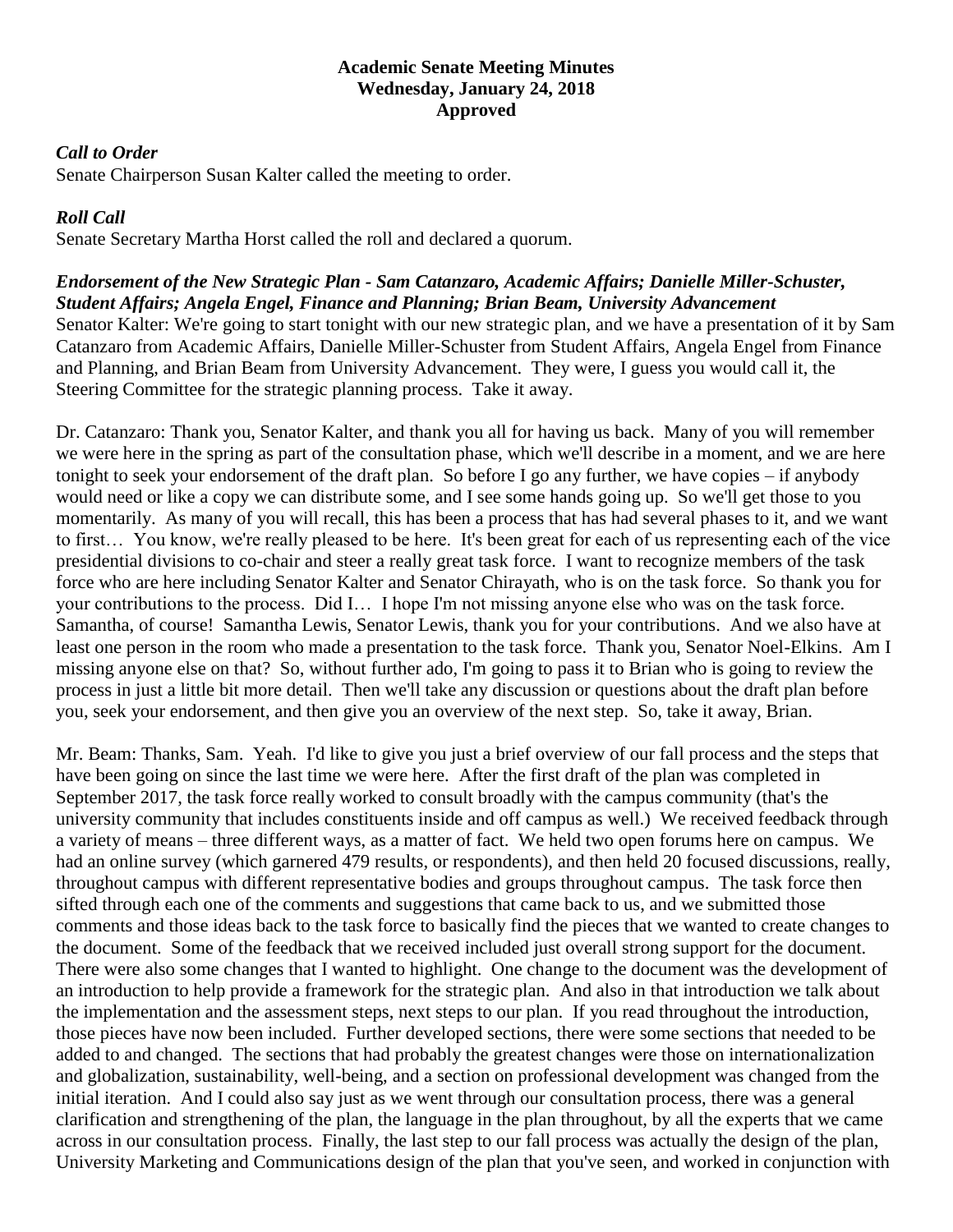the task force to get us where we are today. So, that was our fall process. Now, I'd just like to open the floor to any comments or questions that you might have for our group.

Senator Pancrazio: Thank you. I had a question. You mentioned that some of the changes had to do with internationalization. Comparing the current plan that we have with what's in the new language here, could you explain that a little bit more? I think previously we had a fairly ambitious program… a very promising and kind of an ambitious program to look into the curriculum, to develop the curriculum. One of the items that's in our current plan, and it has in it, and I quote, "enhanced administrative support recognition, professional development opportunities for faculty/staff involved in international programs and partnerships," that is absent in the new plan. What exactly was strengthened and what went into the process and deliberation about what we had originally planned for international studies back in 2014 and now? Where are we going?

Dr. Catanzaro: Sure, I'll try to address your question if I might. Certainly in strategic direction 3C, that's all about things international and global perspectives. You know, there's an action item to increase students participating in study abroad and other international experiences to increase the number of faculty in international collaboration and exchanges, to infuse diverse perspectives into the curriculum, co-curriculum and other programs and initiatives, and to increase the number of and participation in interdisciplinary studies and programs that explore diversity and global perspectives. So the specific clarification is that that section is one of the sections that in the initial draft that was circulated at the beginning of the fall semester to the campus community, we were getting feedback along the lines of your question. Where's international? What does it exactly mean? And this language, we felt, was more developed along those lines. I will also note that this plan is, as the introduction says, is written broadly to provide guidance but, this is an exact quote, "but not prescription." So every college, every academic unit, each vice presidential division, will develop its own implementation plans aligned with this (inaudible) division is aligned with this plan to talk about how the Department of Basket Weaving Studies will identify five new study abroad sites over the next three years, will develop new course international perspectives on basket weaving. These are just examples I'm making up. That's the idea, that this provides a broad framework…

Senator Pancrazio: I'm asking a slightly different question. Most of the items that are in there, most of the items that are in the new version, are fairly similar. Fairly similar to the current version. The switching of internationalization for global, that's fine. The issue that I'm bringing up was that the one item, it would be item D, its 3C-D in our current plan, states explicitly, "enhanced administrative support, recognition, and professional development." It specifically has to do with the role of the administration in participating and working with the future of the program that's absent in this, and I was just… How did they come up with that? Is there no longer a role for administrative guidance in this? Is this an opportunity for shared governance to insert…

Dr. Catanzaro: I think the presumption is that if we're going to increase all the things we say we want to increase, we'll be supporting those increases whether it's with funding where it's needed, with professional development where it's needed. I don't think the absence of an explicit statement that the current plan has means that we will stop doing it and we'll probably… But the idea is that this is more focused on what are the outcomes going to be. So, rather than say we'll administratively support more international activity, we want to increase the number of international programs, the number of students studying abroad. And then the tactics, or the implementation, is how do we make that happen?

Senator Horst: I just wanted to applaud having diversity and inclusion as a major objective of the university. I think that's a wonderful idea and it's great to see it at the top level of the plan.

Senator Kalter: Others? This is a major moment. Nobody else has any… It's only every five years that we update our strategic plan. Are you sure you have no observations? All right. I want to observe, then, that the members of the committee put in an enormous amount of time, work, thought, expertise, and that it was really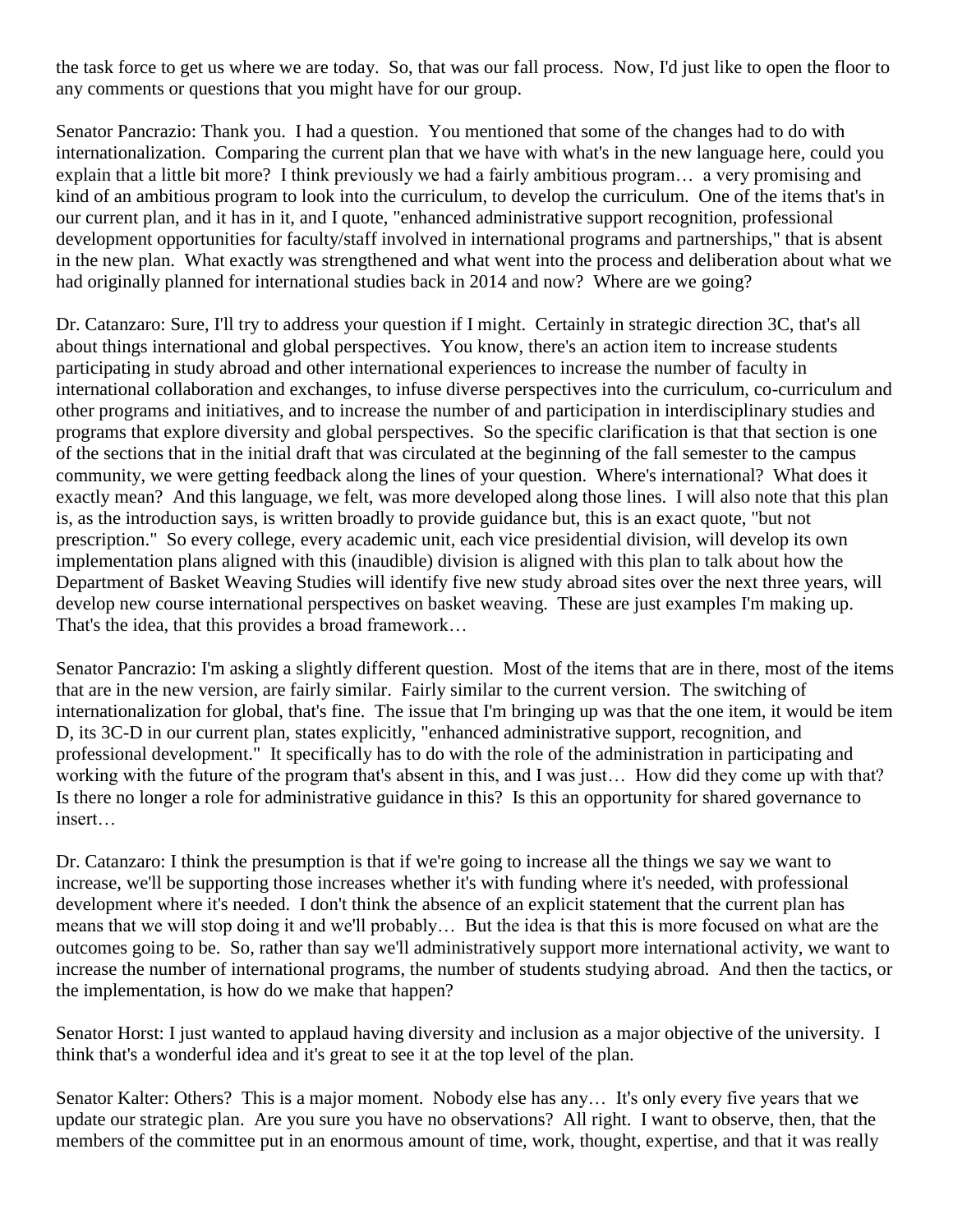wonderful to hear from so many people in the campus community – pretty much a cross-section of everyone who's here – and so it was a delight to work on this team. Do I have a motion to endorse the strategic plan?

All right. So, all in favor of endorsing Educate, Connect, Elevate: Illinois State – The Strategic Plan for Illinois' First Public University 2018-2023.

Motioned by Senator Lewis, seconded by Senator Chan to endorse the Strategic Plan. The motion was unanimously approved.

Senator Kalter: Excellent. We have endorsed the plan. And can you tell us a little bit about where it goes next?

Dr. Miller-Schuster: You bet. Thank you on behalf of the Steering Committee and the task force. I would like to echo what Senator Kalter said about this particular task force and I'm sure the ones that came before it. This group of individuals cared deeply about creating a plan that reflected who we are as an institution and where we aim to be in the next five years. And so this is a momentous day, especially for us and for those in the room that were part of that task force, because this really is a milestone because it's a vote of confidence by all four shared governance groups. So you are our last group. We had the privilege of meeting with the Student Government Association last week, AP Council and Civil Service before that, and so we truly thank you for the vote of confidence that you have bestowed upon our task force work. So, other important milestones to look forward to include our opportunity as an institution, but specifically as a task force, to present this draft plan to the Board of Trustees next month on February 16 for their approval. And while that process is taking place there will be two other simultaneous processes taking place. One will be a group of individuals beginning to develop what we are calling the accountability plan for Educate, Connect, Elevate: Illinois State, and that provides the opportunity for us to be identifying both our quantitative measures but also our qualitative indicators which we will use to measure our progress over the course of the next five years. But, in addition to that, the other process will be the fact that we are closing out our current Educating Illinois plan. And it goes without saying that it is the strength of that plan that got us to the point where we were able to take flight, if you will, with the new Educate, Connect, Elevate: Illinois State. So that plan will continue through June 30<sup>th</sup> of this year. Just like we have done for the last four years, we will be making sure that we're marking our progress of all of the great things that have happened and occurred over the last academic year, making sure that that's in writing and then moving into transition to the new plan, hopefully, once approved by the Board of Trustees. Any questions about our next steps? Well, with that we thank you very, very much.

Dr. Catanzaro: If I might interject, I want to apologize and acknowledge one other member of the task force here tonight – Senator Whitsitt, thank you. Sorry I missed you the first time around, and actually Dr. Miller-Schuster reminded me of it. So, thank you all. Many of you participated in the survey back in the spring and/or open forums or focused discussions. Thank you for your input. Thank you for your endorsement and everything you do for the university. So, great. Thanks for having us.

Senator Kalter: Thank you. And I do trust that there is going to be a stadium cheer or an arena cheer that will come out of the title somehow. So I want Brian to start working on that immediately. And I think you'll need Danielle's help on that one. All right. We move on to chairperson's remarks. They're very short.

#### *Chairperson's Remarks*

Senator Kalter: We have something of a hefty agenda so I'll just say welcome back and I hope that spring semester classes are treating you all well and we'll move on, then, to Student Body… Well, actually I guess I'll ask if you have any questions for me. I didn't think so. All right. We'll move on to Student Body President's remarks.

#### *Student Body President's Remarks*

Senator Grzanich: All right. Good evening. I hope everyone had a fulfilling and relaxing winter break and have since transitioned into a great start for the 2018 year. A quick report from me today. I wanted to spend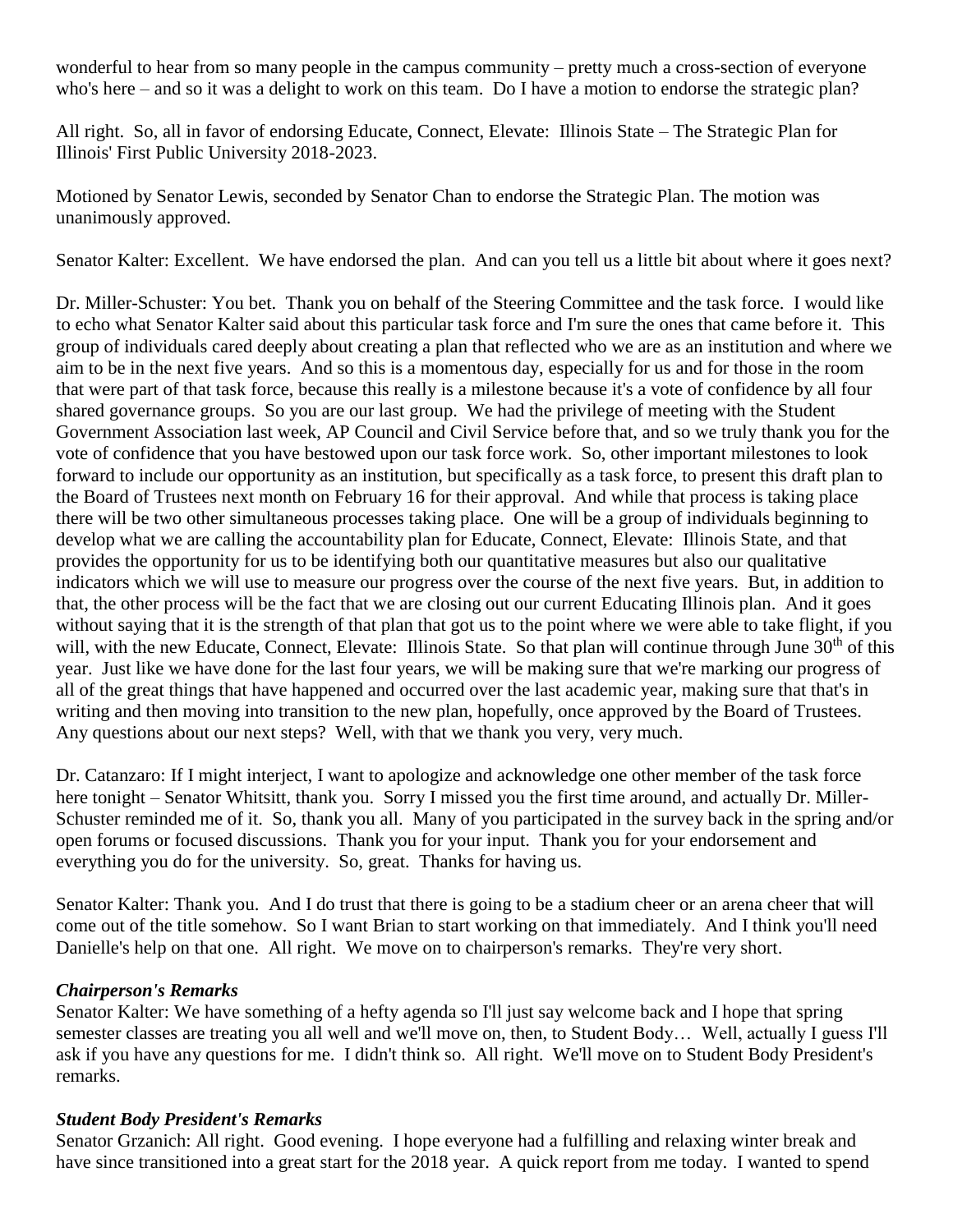some time touching on a couple different initiatives that SGA has coming up in the coming semester as well as putting a plug for our upcoming elections. So, to start, SGA will be yet again tackling a diverse array of issues on campus in the coming weeks. One initiative that has had quite a fair amount of positive commotion that will be making a comeback is our feminine hygiene initiative, which will be offered through the G-Spot and in the coming weeks. We look forward to seeing the second part of this initiative roll out as well as look forward to finding a long-term solution to funding for these products.

Two weeks to mark on your calendar are the week of February 26 and the week of March 5 for our Diversity Week and our It's on Us week respectively. These two weeks will provide students with numerous different events, discussions, and opportunities to learn about and advocate for diversity as well as sexual assault prevention and awareness on campus. We look forward to both of these weeks and will provide more specific information as they get closer.

Lastly, SGA is gearing up for the conclusion of our Constitution review this semester, in which we will be debating many different changes including re-evaluating what representation means on SGA and how we can structurally change for the betterment of the student body. I look forward to a spirited and thoughtful discussion on the matter and to see the conclusion of numerous hours of work.

To plug our election process, the Student Election Committee will be holding several informational nights for students interested in SGA. I'm going to pass around one paper. I only have one, I apologize, but if you want to write down the dates and the locations to share with your students, that would be phenomenal. SGA thrives when we have the most… Do you have more papers? Do you want to just pass those out, too? That would be awesome. Thanks, Lauren. We thrive consistently on having great leaders within our ranks, but it takes a fair amount of recruiting effort not only from the students but also from faculty and so if you feel that you have any students who might operate very well in the student government mentality, then feel free to send them to these informational nights as well as just provide blanket requests from your classes. The more people who participate in our election process, the better outcomes that we perceive happening. And so with that, I yield for questions. Thank you for listening.

Senator Kalter: I have one question for you, Senator Grzanich. Can you send that announcement to Cera Christensen so that she can send it out to all of us electronically and we can get it out to our faculty and other constituents quickly?

Senator Grzanich: Absolutely.

Senator Kalter: Excellent. All right. We do not have Dr. Dietz here. He did not leave comments except to say have a good Senate meeting, and I believe he's out fundraising.

#### *Administrator's Remarks*

• *President Larry Dietz – Absent*

#### • *Interim Provost Jan Murphy*

Provost Murphy: Very good. Thanks so much. Good evening, everyone. I'll start by talking, as I always do, application and admissions, give you a heads-up and a little bit of extra information that I promised that we would start gathering. So, FTIC (freshman) applications are up by 680, which is 6% over this date last year, and transfer applications are up by 18% (303). Yeah, we're excited about that. Graduate applications are down a bit by 75, although Amy Hurd is not yet panicking. I don't hear her down running around on the third floor in a panic, so she seems to feel still comfortable with that. So that's applications. And then admissions are up by 12% compared to this date last year, but remember we're processing applications more quickly. The system is… Technology is working better this year for that. And so then the one thing I said is we need to start to think about how that compares to two years ago, which was our last big class. You know, we're hoping that last year, that kind of not meeting our target for FTICs and for transfer, was an anomaly probably brought on by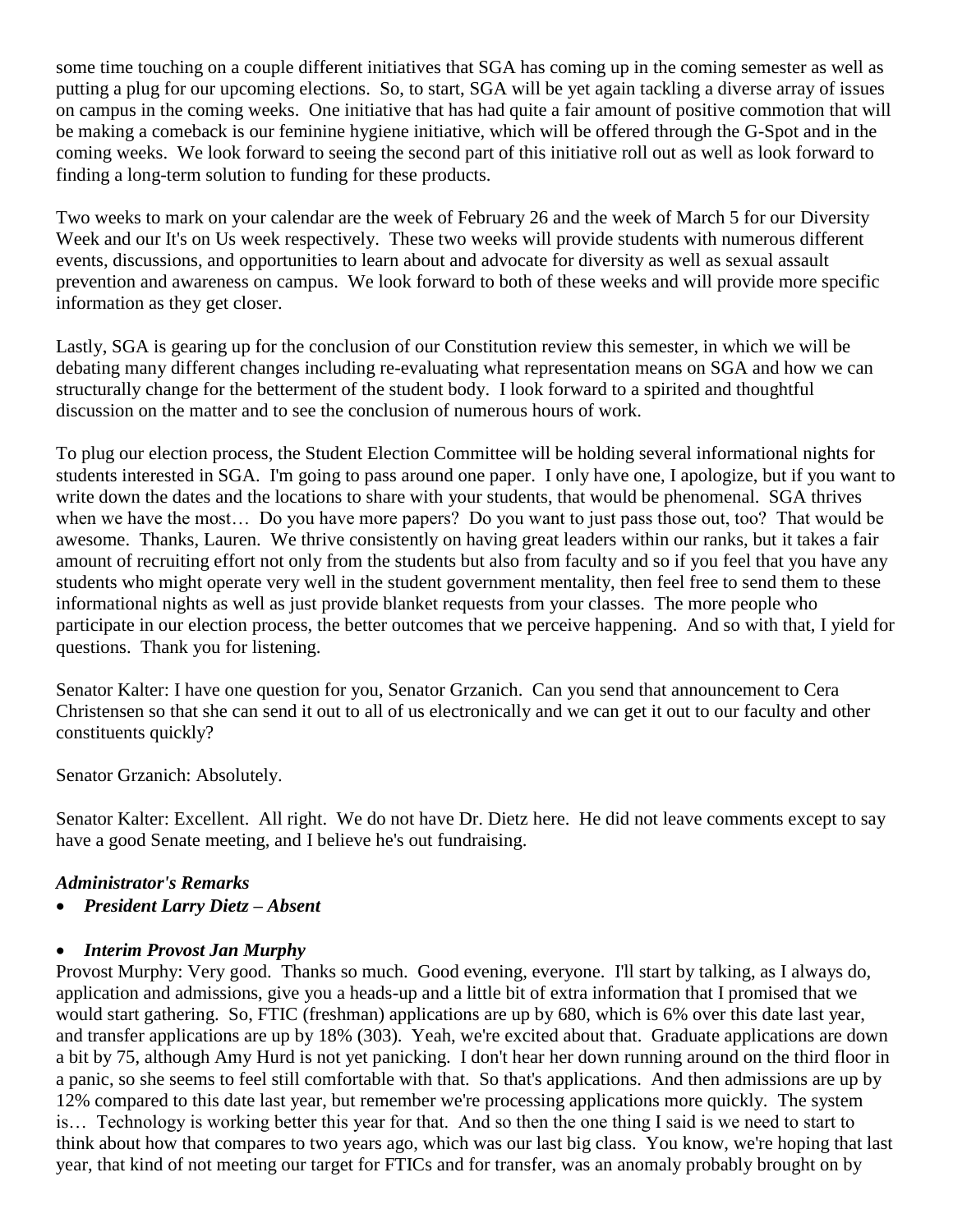some uncertainty of the budget. And so two years ago, we are still up over two years ago for our first time in college, our freshman applications, and our graduate applications. Transfer applications are, interestingly enough, down a bit from two years ago. So the transfer applications are the ones that we're seeing pretty big movement up and down over the last two years. I would tell you that for under-represented students, applications for under-represented students are up 6% over last year and admissions of under-represented students are up 13%. So, now we just need to make sure that all of the admissions are translated into enrollments for all of our students and that we have a good class coming in in the fall. And we will start tracking enrollment soon, so I should be able to start to now give you information on enrollments.

We received official results for the NCLEX for our College of Nursing. Our 2017 pass rate is 95% compared to a national pass rate of 87% and an Illinois pass rate of 86%. So, congratulations to all of our Nursing faculty and staff and to those students for the work they do in preparing our Nursing students and for the quality of our Nursing programs.

Dr. Thomas Critchfield from the Department of Psychology and Issam Nassar from the Department of History have been named Outstanding University Researchers. They'll be honored along with a number of other faculty and staff at Founder's Day.

And the School of Art has been approved to host a Fulbright Scholar in Residence for the next academic year, so we're excited about that.

I want to finish, and I don't know, I hope I'm not stealing LJ's thunder at all, but the Center for Community Service and the Community Engagement and Service Learning is a joint operation between our two divisions, and one of the things that that group hosts are the alternative breaks. So we do Alternative Spring Breaks, but we also do… Maybe many of you don't know that we do two Alternative Winter Breaks, one domestic and one international, and this year our domestic winter break was in Salina, Kansas at the Ashby House, which is a house that services homeless individuals. And so 45 students, and I think three or four (I'm looking at LJ), three or four staff members went there. And I wanted… LJ and I got a forward from one of those staff members. I don't do this very often, but I want to read just a couple things from that letter that we received about the 45 students that went to the Ashby House. And so, Jeff Shaw, who is the Director of the Ashby House, said, "I want to send you a little information about your team of students that came and volunteered for us for your alternative winter break. I can't express enough what an amazing group of students came for this trip. Every single student was hard working, mature, inquisitive, flexible, fun, and they had fantastic attitudes. The host church where they stayed was kept extremely clean. They were amazing representatives for Illinois State University. The leaders and advisors for the trip did an outstanding job, especially with the affirmations and activities they did in the evening." I won't list all the things that they did, he provided, but they had a horrible flood like the first day they were there and they just rolled up their sleeves and helped that organization survive this flood in the basement of their organization. "Your alternative break program is a tremendous value to us, and it is apparent it is a great experience to the students. All the staff here at Ashby misses them, and we will be talking about them for months to come, or likely years to come as the Great Basement Flood of 2018 is remembered and how the ISU students saved us." I just wanted to share that. I mean, that's who our students are. And sometimes we get caught up in the day-to-day struggle of what it's like to be at a university where we don't always have the funding we need, where we have days – and all of us have those days – but I think those are the e-mails I get and I think, this is why we're here. And I just wanted to thank our students. That's who you are. So thank you for all that you do. And that's all I've got tonight.

Senator Kalter: Wonderful. All right. Thank you very much. We'll just ask LJ if you really did steal his thunder.

#### • *Vice President of Student Affairs Levester Johnson*

Senator Johnson: Thank you, and yes you did! Because look what I had highlighted here. No, just kidding.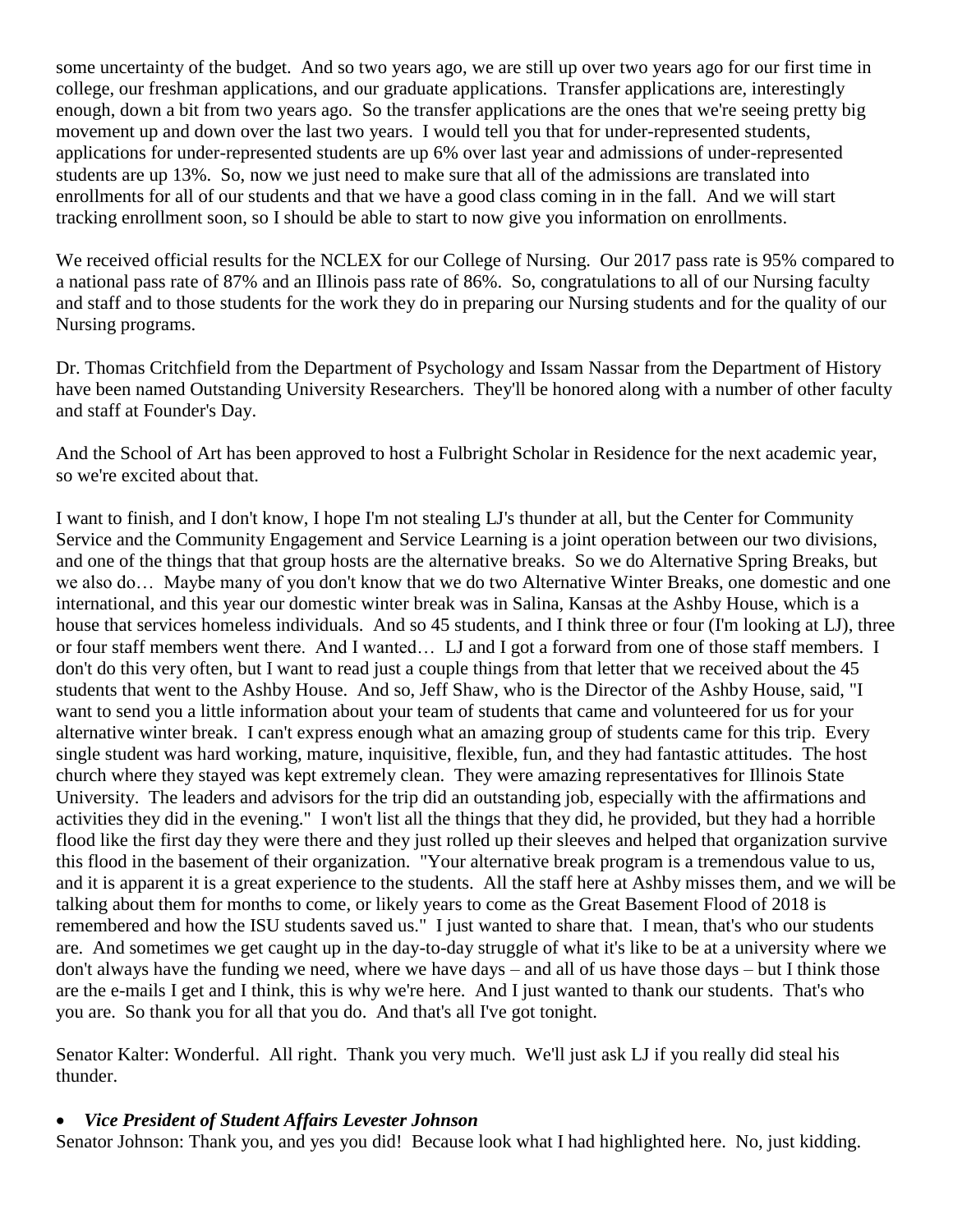#### Provost Murphy: I go first. I always do that.

Senator Johnson: No, it's all good. It's all good. I also want to extend a welcome back to everyone for the 2018 year, and I'll start off with some Bone Student Center revitalization updates for you all. Over the break, we did have some ceiling work done outside of the Circus Room as well as Einstein Bros. Bagels, and that work was kind of completed. We also had some work underway on the first floor in the dish room, so we make sure we have our dish room all set as well. So that was completed. Work on the footings, foundation, concrete is also underway on the east side of the building, and you should start seeing steel work begin, actually, by the end of February. So, that should be pretty exciting as we start seeing the formation of that new facility on the east side of the facility. And then over the next few weeks you're probably also going to see an increase in trucks using the drive on the north dock, so please be careful. We don't want any accidents, okay? Finally, you've probably also seen the formation of the prefunction space on the west side of the facility. If you've seen any of the designs at the website or any of the postings that we have throughout the building, you'll see that the prefunction space is well on its way to being completed as well. So those are the updates on the Bone Student Center revitalization project.

And then one last piece that I'd like to share is that we do have a major event coming up this Friday where we will have former U.S. Attorney General Loretta Lynch here as our featured speaker at Illinois State University for the Martin Luther King, Jr. cultural day here Friday the  $26<sup>th</sup>$ . And that's going to be in the Brown Ballroom, as a matter of fact. This event is sponsored by the Office of the President, University Housing Services, ISU's Student Chapter of the NAACP and the Association of Residence Halls. So we thank all of those offices and organizations for putting on that function. And I will just open things up for any questions that you have.

#### • *Vice President of Finance and Planning Dan Stephens*

Senator Stephens: Thank you, Senator Kalter. I'll keep my comments brief. Just a couple of key items that I spoke to before the break that actually culminated into closure since we went over the holiday break. On the 21<sup>st</sup> of December, we officially closed on the acquisition of Cardinal Court. We were successful in refinancing that and getting ahead of the tax reform changes, and that execution was a lot of effort done by not only internal teams here but also our external advisors with Bank of America and our legal firm with Chapman up in Chicago. That particular effort helped save close to \$8 million by closing it before the fiscal year end. We are working as we speak on the long-term refinancing of that. That we hope to issue the POS over the next couple of days. So if I've got any finance or accounting people in the audience that are students and you're interested in seeing what debt financing is about and how it goes about being issued in the marketplace and you want to read a relevant… You'll see a document about Illinois State that will go out probably either Friday or early part of next week. And then we will price, as they say, we will price in the market probably a week later, which is our long-term issuance of debt, which will be around 20-25 years. It will refinance the acquisition of the Cardinal Court short-term loan we just did, and it will also refinance the remaining balances due on the Rec Center and if the interest rates continue to stay in the area that they currently are, we're still looking at savings anywhere north of \$20-25 million over the next 20-25 years, so it's fairly substantial. So, anyway, we're very excited to get that done. That will literally be a major refinancing and an important closure for us. But we now fully own Cardinal Court and all the operations associated with it, and no need to have to deal with a third party through our P3, which was a very good relationship, but as LJ will tell you and the Housing people will tell you, it will give us a lot greater flexibility in student services support being in our Housing, entire housing footprint under our control. We also closed on that same day, on the 21<sup>st</sup>, with the land swap that included the fire stations in town. The brand new fire station that was on our land on our property next to the Rec Center that you saw being built for the last few years and then the fire station that is near Cardinal Court was part of a fairly complex land swap that actually was put on paper well over two years ago. That also closed right before the end of the year, so we now have ownership of that. And the fire station near Cardinal Court, as they move out of that, that will then become space available in our inventory in order for... going forward. And we were able to also strike that deal for very minimal cost. We actually had much less cost associated with that transaction than was originally planned. And I think that's about it.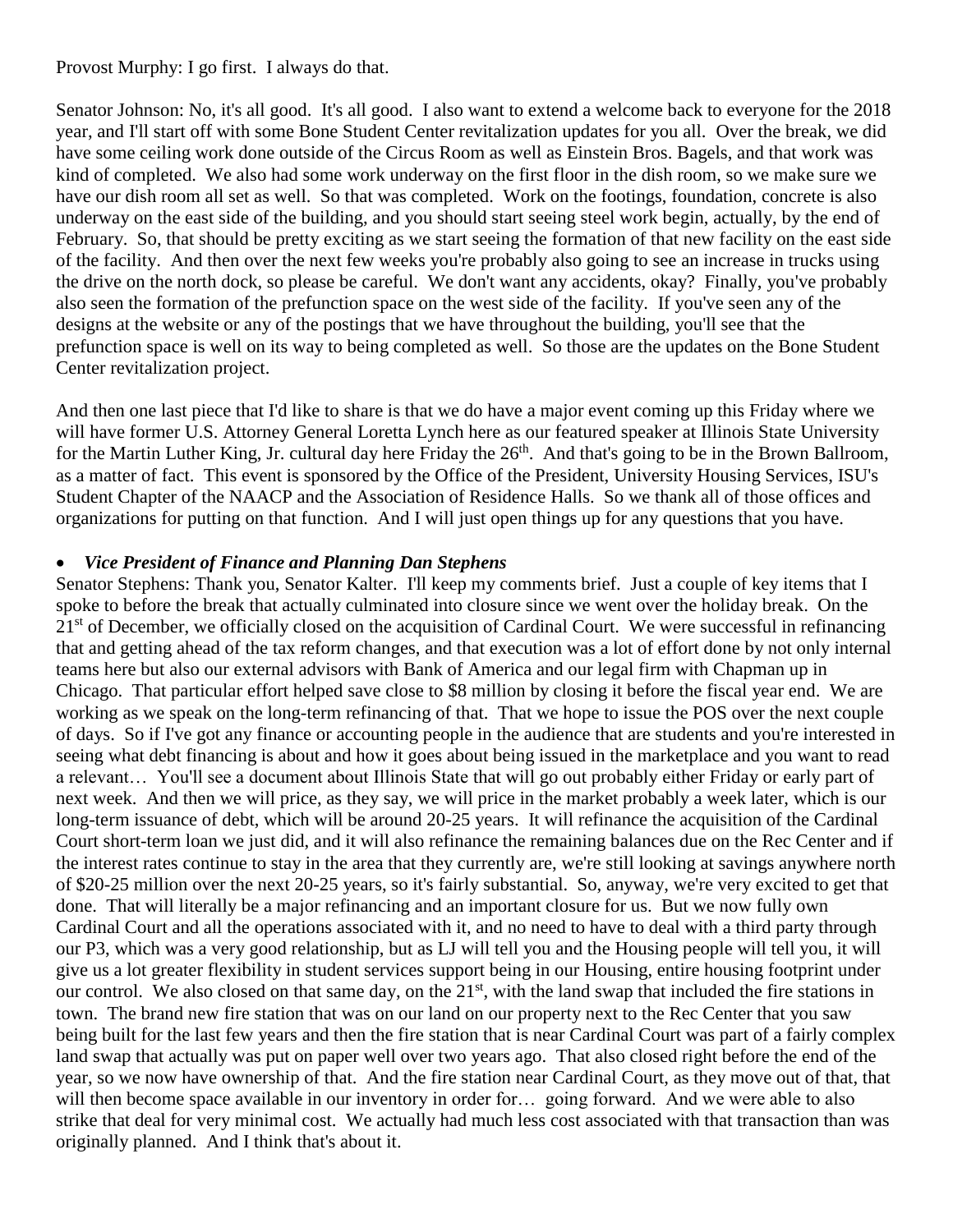Senator Kalter: All right. Wonderful. Do we have any questions for Senator Stephens?

Senator Grzanich: First off, phenomenal job with the debt refinancing. I know the millions of dollars saved is a fantastic thing for the university. Quick question to maybe both you and Senator Johnson: In regards to the amount of money that's going to be saved on the Cardinal Court properties, is there any discussion on potential changes in rent for those facilities – I know that they tend to be on the more expensive side for students – now that there is less of a debt burden there?

Senator Johnson: Notice how quickly he's pushing that microphone over my way. You know, actually this is a great… Absolutely! You know, absolutely. As a matter of fact, as part of the Housing Master Planning process, one of the things that we are extremely excited about was pulling this within the portfolio, student housing, so we can look at the entire portfolio of the rent, or the charges, that we make to families and the students as it relates to our residential environment. And Cardinal Court was at the top of the list there, so we actually got a team who are working on trying to see how we can bring that cost and that price down, then, for that facility for student use.

Senator Grzanich: I think that's phenomenal because I know cost is definitely a major factor for sophomores when they try and decide between living off campus and living in Cardinal Court, and so if we can become more competitive in that, then hopefully we can continue challenging off campus leasing agencies further.

Senator Johnson: Done and done.

Senator Kalter: My question is about the refinancing. Where should those Finance majors look for that?

Senator Stephens: I'll tell you what I'll do to make it easier. Once we finally get the document (because we'll get it electronically from our underwriters as it goes into the market – we've got three firms working on it in the state, so we've got a lot of distribution effort), but I'll get an electronic copy and I'll send it to you and we can make it available for people. But the nice part about it is you're reading about your university and how it is being portrayed out in the public market space. And so the document and the information is very well written and hopefully will get us successful interest by investors out there willing to buy our debt and hopefully buy our debt at a low cost.

Senator Kalter: Terrific. It would be nice to see that kind of thing in real time, right?

Senator Stephens: Yep.

Senator Kalter: Excellent. All right. We're going to move on to our action items. We're going to observe a hard stop time tonight of 8:15, so we're going to start with the Admissions Policy edits for the catalog from Academic Affairs Committee.

#### *Action Items:*

## *10.26.17.01 Admissions Policies edits to catalog Mark Up (Academic Affairs Committee) 10.26.17.02 Admission Policies from catalog Original (Academic Affairs Committee)*

Senator Pancrazio: Good evening, folks. I think everyone will recall that on December 6 we had some discussion when the new Admissions Policy came up for discussion. This is part of our policy review. Senator Tyler Smith brought up some very important questions for us having to do with class standing and how that affected potential scholarships. We did some follow-up, and I want to thank Senator Noel-Elkins for helping with this. And this is what we've come up with – hopefully we've clarified it – that the Admissions Policy that we're looking at and reviewing uses a new term, and that is called a *first time in college, (FTIC)*. And that's on page 2 of the document. We think that that, or at least I do and I believe Senator Noel-Elkins also concurs with this, is that the language that is currently in this updated policy is clear. And it states that, "A person who has never attended college or university since graduating from high school is the first time in college. A student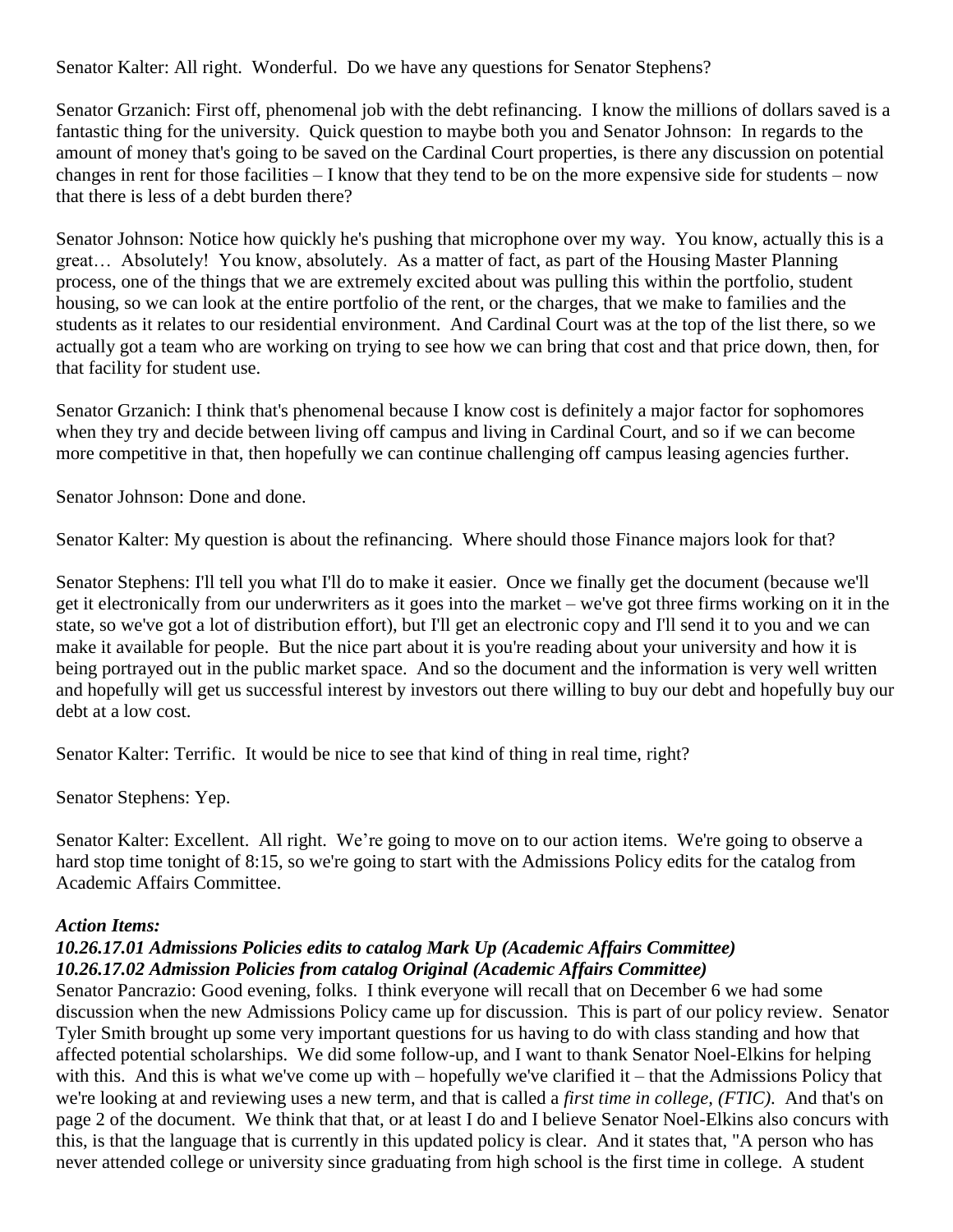earning college hours while in high school will be classified as a new beginning freshman, as a FTIC." We believe that this language is clear, and I think that the point that Senator Smith brought to our attention was that the other university documents like, for example, the scholarship page, are not as clear as this. So I brought that to the attention of Dr. Mavros and we believe that we go forward and we approve this this evening. I'm moving that we go ahead and approve this, and if we are able to do that, I'll ask Dr. Mavros to update that scholarship page to have it reflect the new language of the first time in college, and I will do that before the weekend if we are able to approve this this evening. So I move that we go ahead and approve it.

Motion by Senator Pancrazio on behalf of the Academic Affairs Committee to approve the Admissions policy revisions.

Senator Kalter: All right. I also just want to add that on, I think it's page 19, we added the word "students" to clarify that question that was brought up by Senator Mainieri. Do we have any debate on this one?

Senator Smith: Hi. First, I want to say thank you for the addition to this about the FTIC students. It's glad to see that that was heard and did not fall on deaf ears. And I apologize in advance, but I still think it's a little problematic to use the phrase "beginning freshman" at all. I feel like it's misleading to have two terms that refer to the same group, especially when one of those terms, the term being beginning freshman, has two different definitions for the university. So I think that we should drop the phrase "beginning freshman" from this policy altogether and just label it as "FTIC" just for the clarity purposes.

Senator Kalter: So I will ask Senator Pancrazio and by way of the committee whether they would consider that a friendly amendment or whether Senator Smith would need to offer that as a regular amendment with debate.

Senator Pancrazio: So you're suggesting a new... That we strike the phrase "a new beginning freshman" and say, "the following will classify a student as an FTIC?"

Senator Smith: Anywhere that the phrase beginning freshman appears in this section should be struck from it.

Senator Pancrazio: Look at item two, for example. It says "a person who enrolls in college…" and it ends with that line, "at Illinois State University we classified as a beginning freshman." It ends with that sentence. So if we strike that, we need to have something to replace it with. I, personally, find this entirely… I don't find the Senator unfriendly, but I don't find the amendment helpful. So if the Senator would like to go ahead and make another, an independent amendment, I would listen to it and listen to debate. But I think it's painfully clear. I think the problem is in the scholarship page.

Senator Kalter: Before I recognize Senator Smith again, I will also ask if anybody has a computer if they can look for the word, simply the word "freshman," because I think looking for the words "beginning freshman" might not capture all of the instances of it in this text since it's so long. In other words, we would want to know while we're debating exactly how many places we would need to revise and whether that is going to potentially cause any problems. So if somebody could do that while I recognize Senator Smith.

Senator Smith: I don't disagree that the problem lies in the scholarship page, but I think that it extends past the scholarship page where if you look at other aspects of the university – I mean, I can't think of any specific examples right now – but I know that there's other colleges and stuff like that where it says, you know, beginning freshman is 30 credits or below and then they classify everything as freshman, sophomore, junior, senior. So to have two different definitions that the university uses for freshman can be problematic for both the students and the parents as well as faculty and other university officials.

Senator Kalter: So, Senator Smith, I would give you probably two different options. One would be to offer a formal amendment to change all instances of either freshman or beginning freshman to something like FTIC.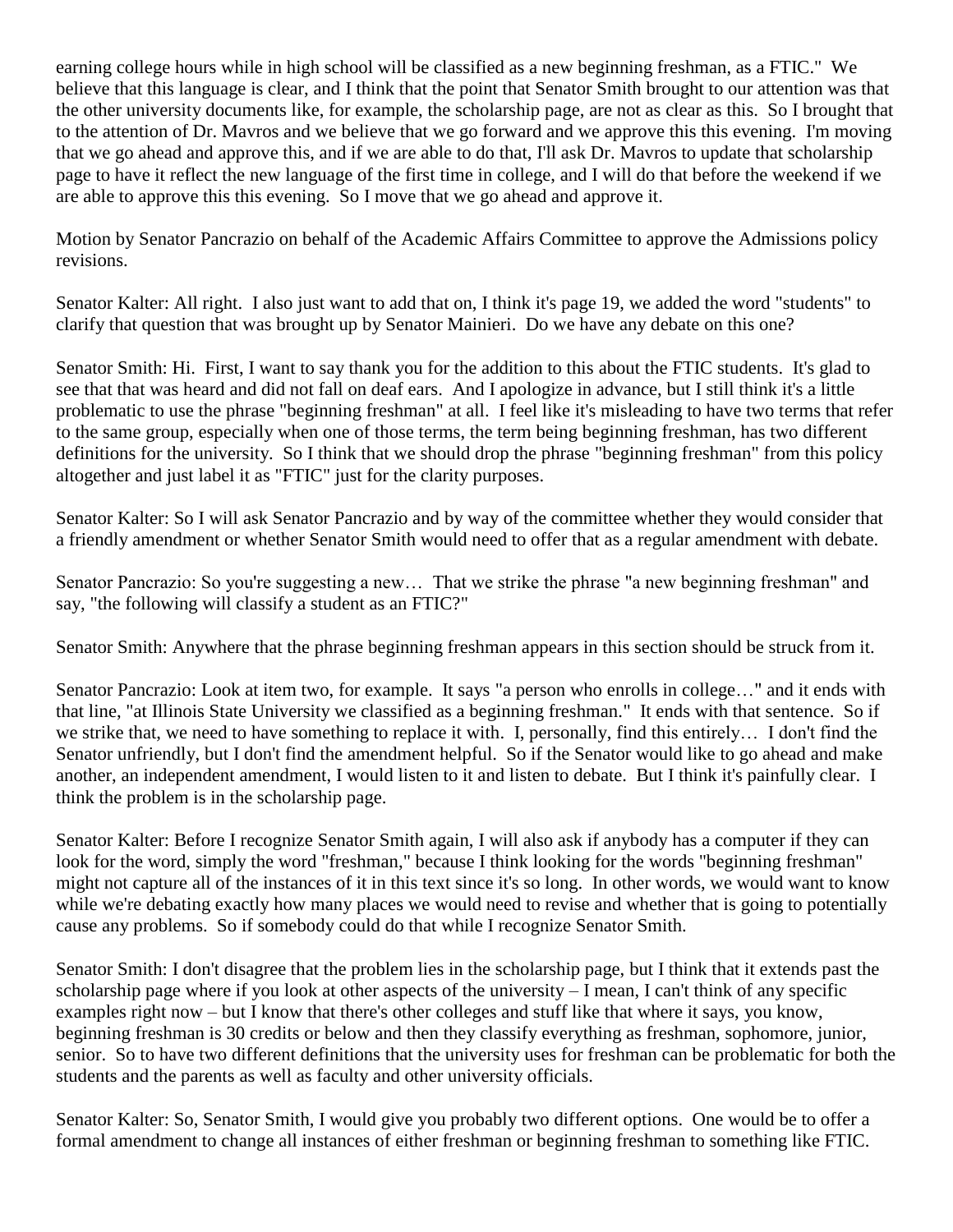Or, you could also make a motion to table this temporarily so that that can be investigated a little bit further given the length of the document. So I'll leave that to your judgment.

Senator Smith: I would motion to table it, then.

Motion by Senator Tyler Smith, Seconded by Senator Grzanich to table the Admissions Policy.

Senator Kalter: All right. It looks like we're going to have to do a hand count. I think I would call it as a "nay." It sounded like the nos were louder. And I guess… Yes, there were people right next to me. So would you like to have a hand vote so that we can see? Okay, so all who said yes to tabling, please raise your hand. And all who said no, now raise your hand. It looks to us like the nos have it. So, the motion to table has failed. Do we have any other motions to amend or any other debate?

Motion to table was called on a voice vote. A show of hands was necessary. The motion was not approved on a show of hands.

Senator Smith: Am I allowed to make the other motion?

Senator Kalter: You are.

Senator Smith: Then I would like to do that.

Senator Kalter: All right. Can you put it into a single sentence?

Senator Smith: I would like to motion to amend the document to remove all instances of the word "beginning freshman."

Senator Kalter: And to replace them where needed with…

Senator Smith: With "first time in college" or however it grammatically fits.

Motion by Senator Tyler Smith, seconded by Senator Pryhuber to remove all instances of the word "beginning freshman" and replace with "first time in college."

Senator Kalter: All right. Let's have debate then only on that amendment.

Senator Lewis: A point of clarification. So, is this just about, like purely about terminology with using the term first in college? It's purely about terminology and consistency?

Senator Smith: That's part of it, but also with clarifying it, it's going to make things easier for university officials to have less mistakes in terms of, like, if freshmen are only eligible for these scholarships and you're technically not freshmen, you know, based on this policy, it makes it easier to avoid mistakes like that.

Senator Lewis: Got it. Okay, thanks.

Provost Murphy: It's a question – I'm going to look at Senator Noel-Elkins. Does it seem like we at least need at one point in this document to clarify that we mean the same thing? Because we do… I mean, if we only use the term first time in college throughout this whole document and now we have something like 1,300 scholarships for freshmen, I mean, out in the departments… I did a quick web search. There are 1,300 places where we actually use the term freshman that we haven't changed yet. So, do we need at least...? I don't think we want to wipe it from the whole document. Don't we need at least one place where in our policy we make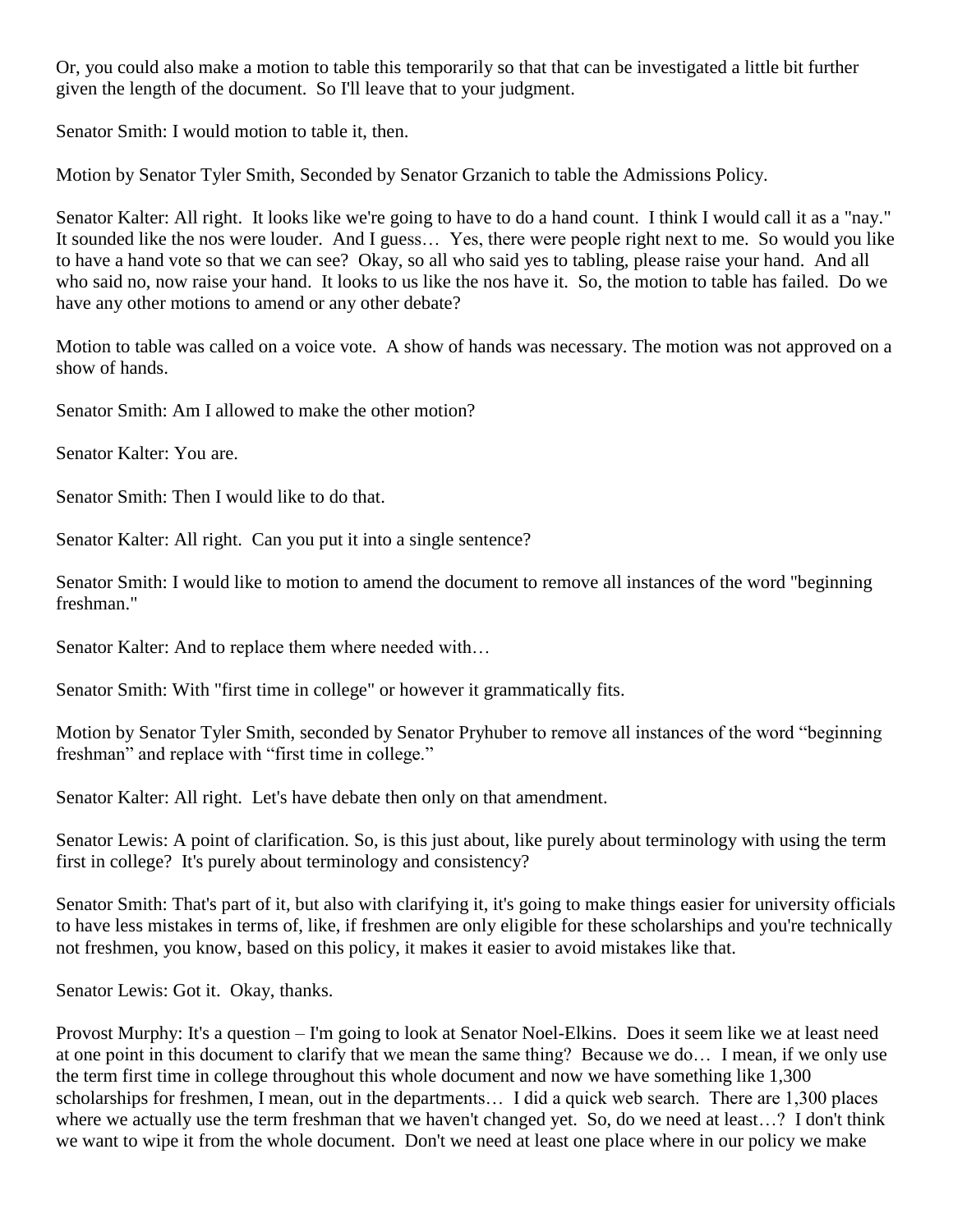sure we equate those two so that in other policies on campus, in other scholarships, in other documents where we're still using the word "freshman," we have a policy that equates those two? Am I overthinking that?

Senator Noel-Elkins: I would agree with you. I think we're… One of the discussions that we had separately is that we're looking at the Admissions Policy, and part of the Admissions Policy is also kind of a general understanding and the term FTIC is not typically used outside of the academy. I mean, most students would think of themselves as a freshman coming in. We learn the term FTIC, I think, when we come here. The other piece of this that we're talking about is… looking right now for the page in the catalog, but the other term freshman is for class standing, and that's where we're talking about the number of credit hours that a person earns that makes them a freshman, sophomore, junior, or senior. So, beginning freshman is simply the admissions terminology for classifying a student when they come into the university. When we're talking about the things like scholarships, eligible for scholarships, we're talking about the class standing that is part of the catalog, and that's where I can see the confusion does come in, but beginning freshman is different than freshman in terms of class standing. So, if that clarifies some of the confusion that we're having. But I think it would be confusing for the Admissions office to be forced into a situation to use only the term FTIC. That would make it… And I don't want to speak for Jeff here, but I think it would make it difficult in recruiting.

Senator Pancrazio: The first instance that we have here, and we did a search, it reads, "beginning freshman, also known as first time in college (FTIC)" so we do have the equivalence in this document. The confusion, naturally, and we all noticed it, is in the other document. The language in different policies advances at different rates.

Senator Byars: Just giving my perspective, I think that… I had never even heard the term FTIC until tonight, so I think for most people it's going to be easiest to say beginning freshman. I just think that's the logical thing to do.

Senator Blum: My question is, are there any scholarships that make the distinction between new beginning freshman and freshman?

Senator Noel-Elkins: There are some scholarships for incoming students, such as the Presidential Scholarship or the University Scholarships that are awarded to beginning freshmen. I am not aware… But obviously there are hundreds and hundreds and hundreds of scholarships for continuing students. I am not aware of any that are for continuing students that use the terminology beginning freshman, but some of the ones for incoming students (Presidential, University Scholars) are for beginning freshmen.

Senator Ferrence: So, I'm getting a little bit concerned from the point of view of when we start talking this terminology, it almost sounds like we're proposing to eliminate the word "freshman" from everything, and there is no such thing. So then what do we do with sophomores, juniors, and seniors? And the problem I have with FTIC is if that acronym stands for the words that we're using, to me, there are cases where first time in college, that doesn't mean ISU. So that means any student who would maybe take a summer course at any time in the past at a community college, well, they had a first time in college, and now they've been eliminated. Whereas if you say, you know, a beginning freshman at ISU… But you can't say that all students that come to ISU are first time in college. We have, you know… And it doesn't even mean the student got an Associate's Degree. So, the FTIC moniker really, to me, fundamentally changes the way we do everything.

Senator Kalter: Thank you. I have a concern that I want to express even though I usually would stay out of the debate, and that is that I want to note, first of all, the number of students who voted to table the motion – I'm sorry, to table the action on this catalog copy. What I'm concerned about is that if we proceed to a motion and we actually vote yes, we are going to replace all of these instances, we do something that the Senate tries not to do, which is to make sudden and swift changes without consultation with the administrators who have to carry out these items. So what I would suggest is that the Senate vote down the amendment. That we take action on this item right now but bring the question back for consultation because we're looking at a catalog deadline.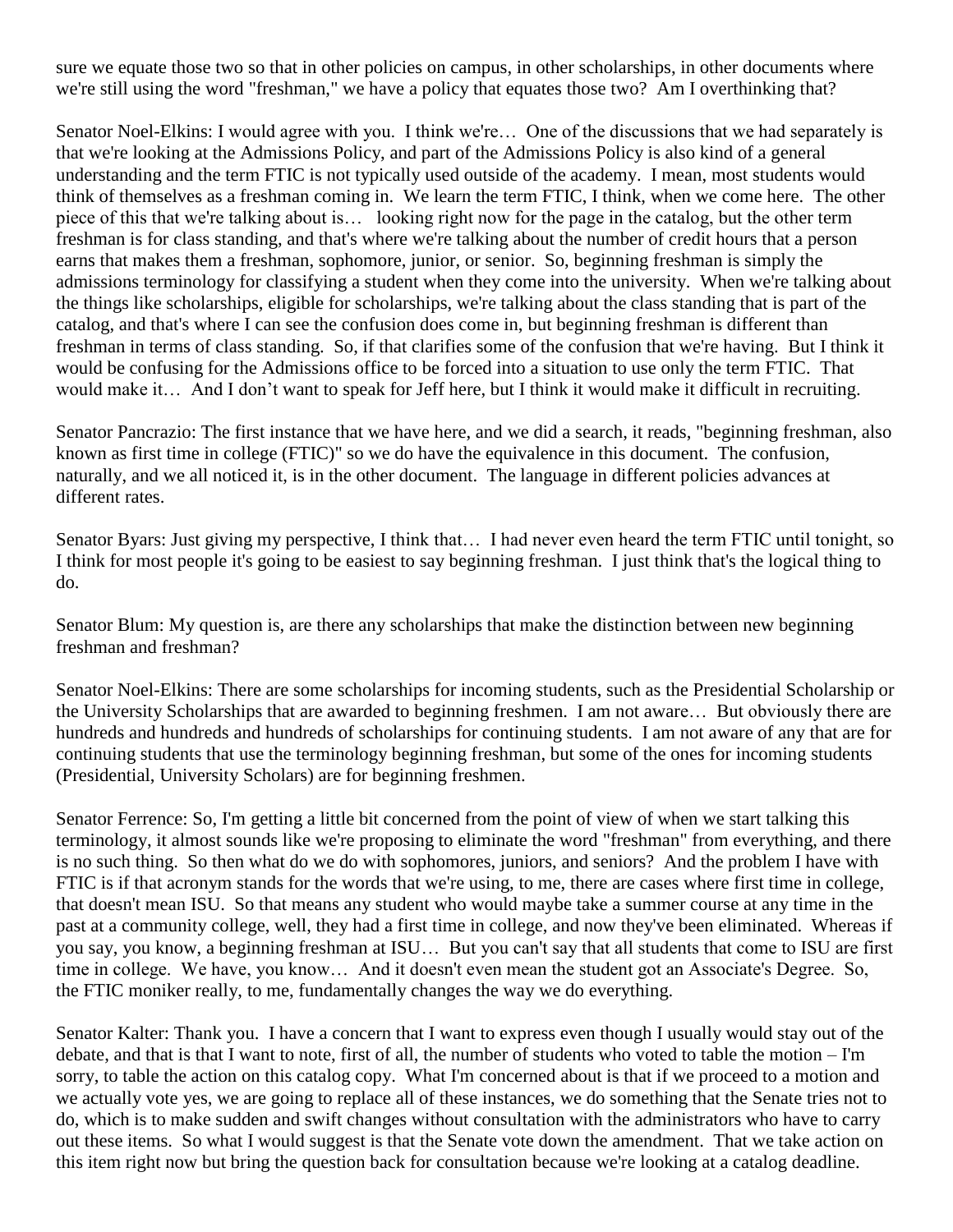There are people who have to implement this catalog. This is a question that needs to be discussed further, and I think Senator Smith has brought up a very important and interesting problem, but that as he started out with an apology, that apology was very appropriate because we are at the action phase and it probably should have been worked out at the information phase. So that's my concern here, not to speak against the issue but that rapid of a change without consulting anybody in Admissions, having Senator Noel-Elkins and Provost Murphy have to stand in for other people who might be implementing this and what Senator Ferrence has just also contributed, those are all concerns in terms of moving this rapidly. Because we're putting our President in a position of having to invoke our Memorandum of Understanding and say I can't implement this change of policy because of what my administrators are telling me, and we don't necessarily want to set that precedent.

Senator Pancrazio: I would like to speak against that idea. If we look at... There are three different definitions to this so that I believe item number two or item number three would speak to Senator Ferrence's current concerns. Second of all, the problems that we're seeing are not in this document, but they're in the scholarships pages. And I've already spoken with Dr. Mavros and he said he'd be more than willing to look into updating those pages.

Senator Kalter: So which part of what I said are you…

Senator Pancrazio: I think we should vote this down.

Senator Kalter: As in, you think that we should replace all instances of...

Senator Pancrazio: I think this is ready to be voted on, and I would urge my colleagues to go ahead and approve this so that we can ask Dr. Mavros to update…

Senator Ferrence: I think you're referring to two different votes.

Senator Kalter: Could you clarify the "this" that you're talking about? Vote on the amendment?

Senator Pancrazio: My motion to approve this.

Senator Kalter: So, we're not debating your motion yet. We are on Senator Smith's amendment, which is to replace all instances of freshman or beginning freshman with FTIC.

Senator Pancrazio: I would urge that we would vote that down as well because there are as many as nine instances, and that still doesn't address the issue of the problems that are in the scholarship page.

Senator Kalter: So we're agreeing with one another. Thank you. Do we have any other comments?

Senator Horst: I agree with Senator Pancrazio, but I would point out that he brings a valid concern and this confusion as to whether or not there are scholarships that would be eligible for freshmen versus beginning freshmen, I think that's something that we can really address as a body. But the language as it stands before me seems clear, so I'm going to vote for this language.

Senator Kalter: Right. Remember, we're still debating the motion to amend. Do we have any further debate on the motion to amend?

Senator Smith: I just want to remind everybody that our jobs are not to do what is easiest but what is most logical. And judging by the response on the tabling issue that I amended, there's a lot of students that are confused about this because the majority of people who voted to table this were students who are also confused about this and who are also concerned about this. So I think that if we voted to pass this tonight, we would be largely ignoring the voices of the student body, which is what I'm here to represent.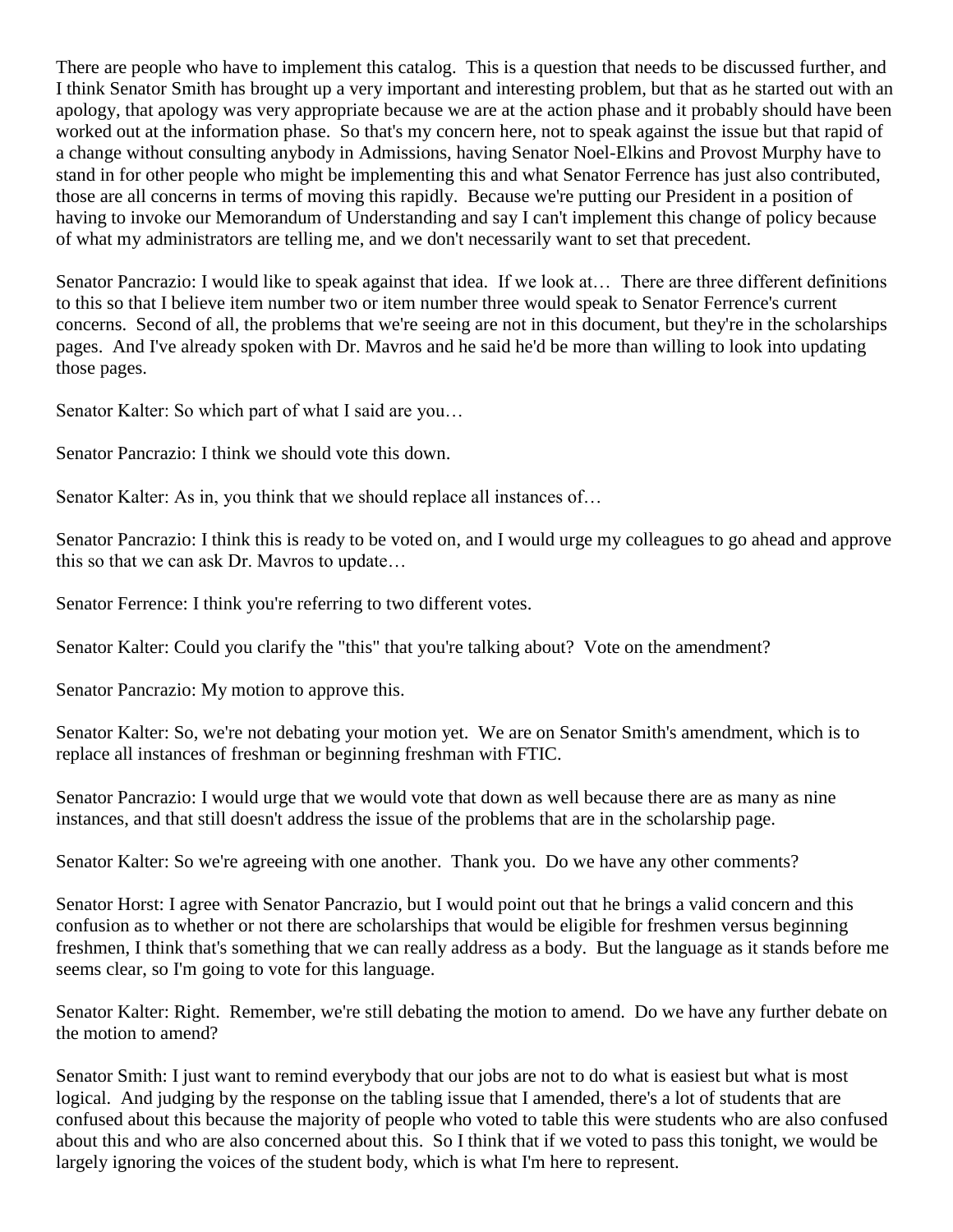Senator Kalter: Thank you. Further debate?

Senator Pryhuber: A point of information – how does one bring an action item into debate? I mean, make a discussion item into an action item or so?

Senator Kalter: We are in action.

Senator Pryhuber: We are in action right now?

Senator Kalter: Yes, we are currently in action.

Senator Pryhuber: All right. I would like to motion to vote then, if possible.

Senator Kalter: I see what you're saying. So, you're wanting to close debate?

Senator Pryhuber: Yes.

Senator Kalter: All right. Calling the question, and Senator Rubio is seconding. Somebody again remind me, do we have to debate that?

Motion by Senator Pryhuber, seconded by Senator Rubio to close debate.

Senator Ferrence: I believe (inaudible) question there is no debate. It goes to immediate vote.

Senator Kalter: Okay, thank you. And I believe, if I'm remembering correctly, we can ask if there are any objections to closing debate. Senator Horst, were you about to object to closing debate?

Senator Horst: Somebody to read the language that we're proposing. I'm even confused as to what language… Where exactly are we replacing the term beginning freshman? So it says we're taking out "beginning freshman and also known as first time in college." Are we just taking that out and leaving "first time in college?" What exactly are we doing?

Senator Kalter: I don't think that we can read every single instance, but it would be replacing the word "freshman" or "beginning freshman" in every place in the 20-page document with the word "FTIC," or the words "first time in college."

Senator Horst: So what would the student classifications in the first sentence, what would this read? Would it say, "First time in college: The following will classify a student as a first time in college:"?

Senator Kalter: Correct. That's correct. All right. If there are no objections to closing debate, let's just do a formal vote on that.

Motion to close debate was unanimously approved.

Senator Kalter: All right. So we've closed debate on the motion. Now we are going to vote on the motion itself. And again, we're voting on the motion to amend, just so that everybody's clear about that.

Motion to remove all instances of the word "beginning freshman" and replace with "first time in college," was not approved.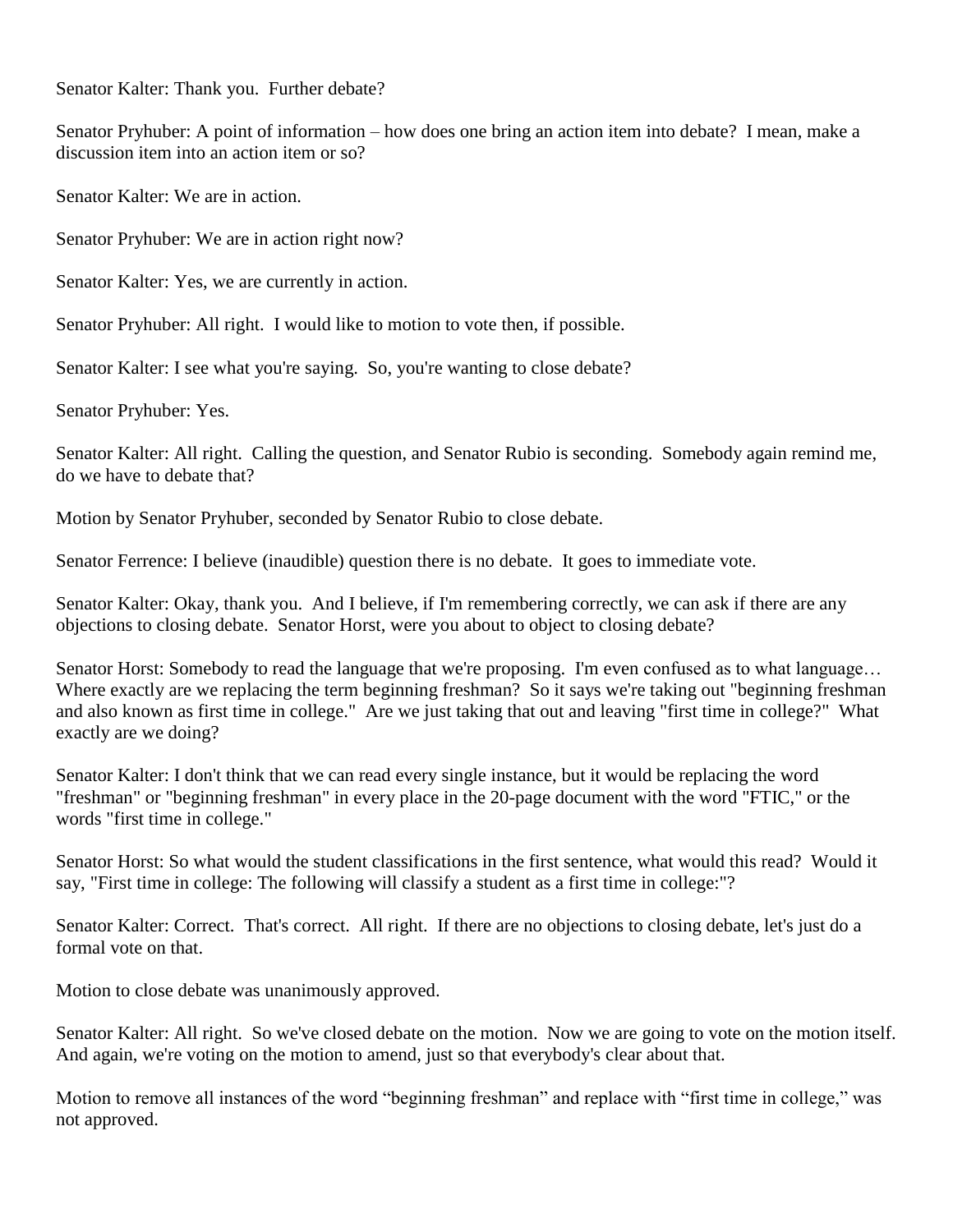Senator Kalter: It looks like the nays have it. We move back to Senator Pancrazio's motion. Do we have further debate on his motion?

Senator Grzanich: And so now we're discussing the language that says specifically, "beginning freshman, also known as first time in college," correct? And so that, in my opinion, alleviates all confusion in regards to whether or not it's a beginning freshman or a freshman or first time in college, and that instance in and of itself should solve the problem that we previously discussed, leaving this document as something that I believe should be passed.

Senator Kalter: Thank you, Senator Grzanich. Do we have any further debate?

Motion to approve the changes to the catalog copy for the Admissions Policy was approved unanimously with the exception of Senator Smith, who voted against the motion.

*Senator Pancrazio applauded Senator Smith's courage and courage of conviction.*

Senator Pancrazio: (Inaudible…to the effect that he had been in Senator Smith's position before.)

Senator Kalter: Yes, exactly. So have I. So have I. All right. And actually I think we should all clap just because we had an actual debate on the floor of the Senate. Excellent! Thank you very much.

All right. We're going to move on, and actually I was going to do this anyway. It looks to me like Faculty Affairs Committee, we have a number of policies in action, and I think that we can move them all as a slate. Senator Liechty, you can make the decision, but that's my suggestion.

Senator Liechty: Well, if we want to have a hard stop at 8:15, I would suggest we go through them and vote on each one because we may end up at 8:15 and not have even gotten through them all. So that would be my preference, I guess.

Senator Kalter: You want to do them one at a…

Senator Liechty: So we can at least get some of them off the table.

Senator Kalter: Oh, I see what you're saying. All right. Go ahead. Whichever way you want to proceed is fine with me.

#### *08.19.15.02 Policy 3.3.2 Faculty Hiring Procedure (Faculty Affairs Committee*

Senator Liechty: Well, let's start with the first one, then: Faculty Hiring Procedure. All we did to that was update some language. We eliminated a lot, as you can see, in the document and we defined faculty as one of three: Tenured/tenure-track, non-tenure-track, and terminal. Anything other than that is not covered by this policy because it's not faculty.

Motion by Senator Liechty on behalf of the Faculty Affairs Committee to approve the Faculty Hiring Procedure. The motion was unanimously approved.

#### *11.17.15.04 Policy 7.1.39 Honorariums (Faculty Affairs Committee)*

Senator Liechty: The next one is Honorariums. We reviewed that; we made no changes. I move that we accept that as-is.

Motion by Senator Liechty on behalf of the Faculty Affairs Committee to approve Honorariums policy. The motion was unanimously approved.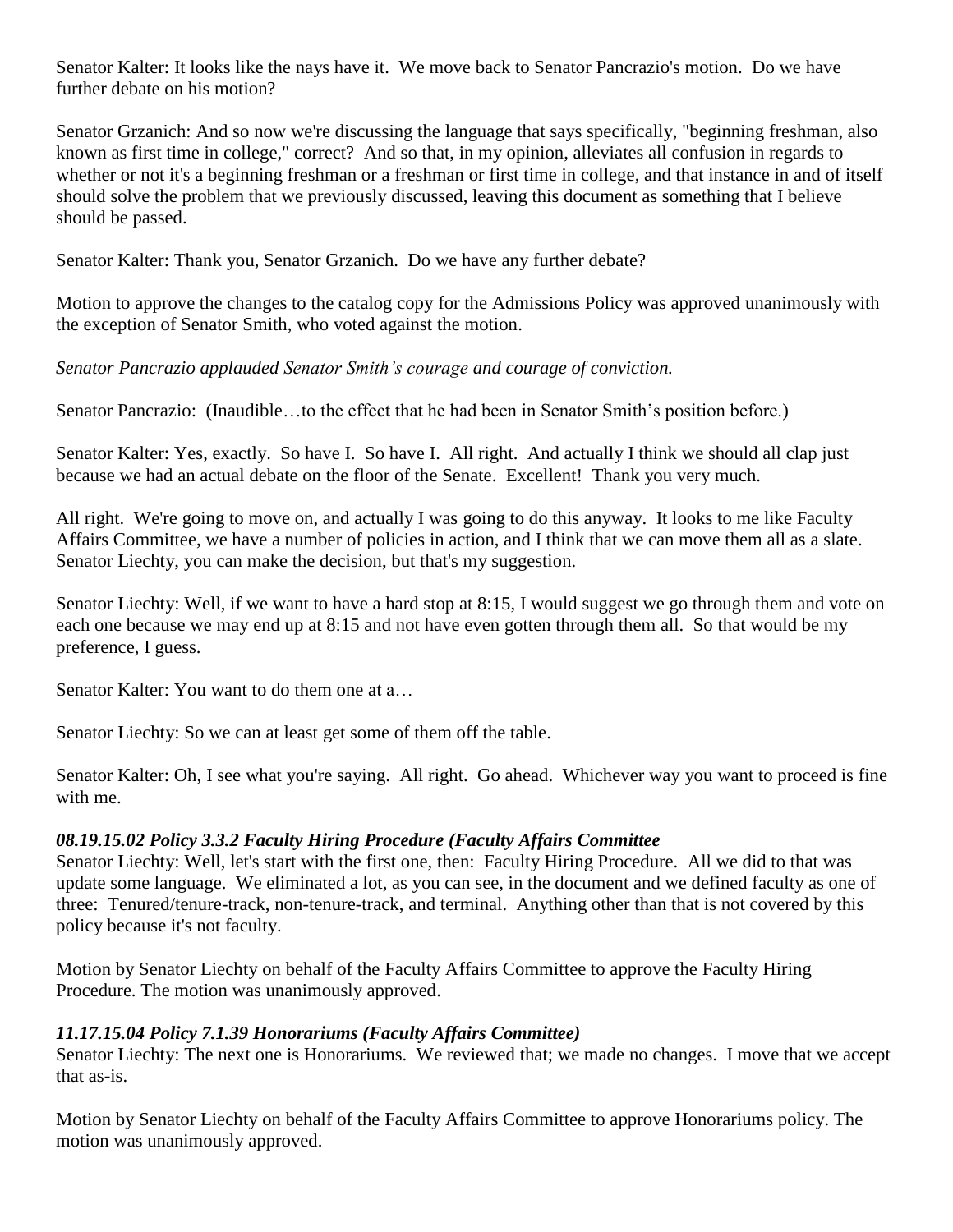Senator Kalter: And before you say anything, we are going to put that one on the non-Senate list from now on. It will have to have somebody argue successfully to the Executive Committee that there is a good reason to take it off if the Senate wants to see it in the future rather than going on the five-year cycle.

#### *09.09.15.06 Policy 3.2.4 Salary Adjustment (Faculty Affairs Committee) 01.18.18.02 Policy 3.2.4 Salary Adjustment (Faculty Affairs Committee* )

Senator Liechty: Salary Adjustments. The only change is the sentence "as background information the Board will be provided a full listing of individual salary adjustments," which we eliminated, and we re-paragraphed it then. So I move that we accept it in this form.

Senator Kalter: So just to reiterate that, we crossed out that line about the Board?

Motion by Senator Liechty on behalf of the Faculty Affairs Committee to approve Salary Adjustment policy. The motion was unanimously approved.

#### *08.18.17.07 Policy 7.4.2 Proposal Flow and Review (Faculty Affairs Committee) 01.18.18.01 Policy 7.4.2 Proposal Flow and Review CLEAN COPY(Faculty Affairs Committee)*

Senator Liechty: This would be Proposal Flow and Review. We updated the language reflecting changes in grant administration and removed the procedural section.

Motion by Senator Liechty on behalf of the Faculty Affairs Committee to approve Policy 7.4.2. The motion was unanimously approved.

Senator Kalter: Excellent. We're at 8:11. You got a couple minutes left. Time and Effort.

## *08.18.17.08 Policy 7.4.5 Time and Effort Policy (Faculty Affairs Committee)*

Senator Liechty: Time and Effort Policy. We removed the procedural section. Other than that, there were no changes.

Motion by Senator Liechty on behalf of the Faculty Affairs Commitee to approve Policy 7.4.5. The motion was unanimously approved.

Senator Kalter: All right. And we've got two minutes left.

## *08.18.17.09 Policy 7.4.6 Cost-Sharing (Faculty Affairs Committee)*

Senator Liechty: And finally – Wow, I surprised even myself here. The Cost Sharing – we did some minor updates to the language. No substantive changes to that. So I move we put that on the floor for approval.

Senator Kalter: Excellent. And thank you for cross-referencing it to the Time and Effort Policy. That's very helpful.

Motion by Senator Liechty on behalf of the Faculty Affairs Commitee to approve Policy 7.4.6. The motion was unanimously approved.

Senator Kalter: Excellent. We got through the slate as a non-slate. And we're not going to move on to our information items or our committee reports because if we do we're going to go over our hard stop time. We're not… Well, does anybody have any brief communications for the Senate? Plays that are going on, musical festivals, start-up showcases. Nothing like that? All right. In that case we need a motion to… Oh, Senator Pryhuber, sorry.